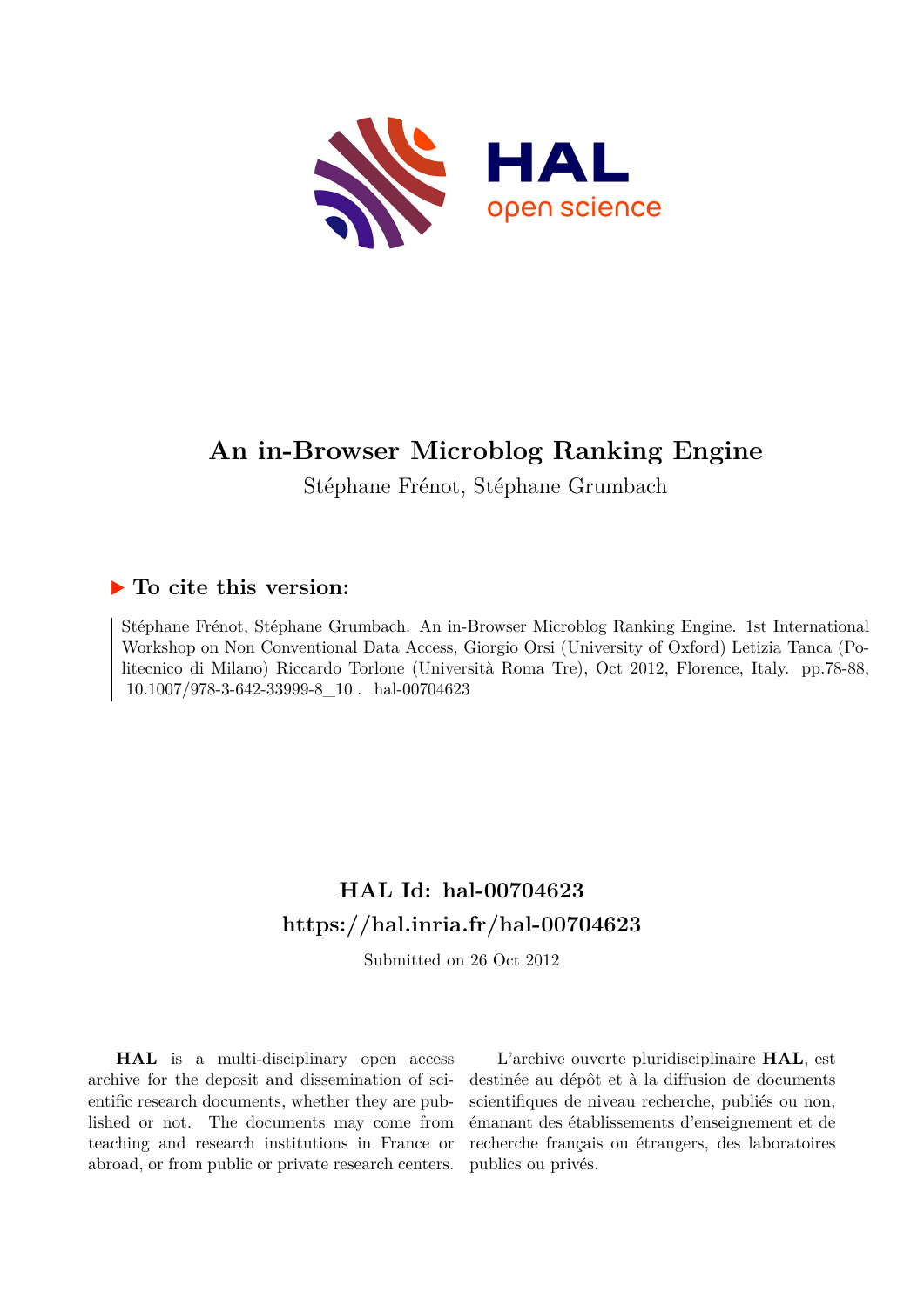## An in-Browser Microblog Ranking Engine

Stéphane Frénot<sup>1</sup> and Stéphane Grumbach<sup>2</sup>

 $1$  Université de Lyon 2 INRIA

Abstract. Microblogs, although extremely peculiar pieces of data, constitute a very rich source of information, which has been widely exploited recently, thanks to the liberal access Twitter offers through its API. Nevertheless, computing relevant answers to general queries is still a very challenging task. We propose a new engine, the Twittering Machine, which evaluates SQL like queries on streams of tweets, using ranking techniques computed at query time. Our algorithm is real time, it produces streams of results which are refined progressively, adaptive, the queries continuously adapt to new trends, invasive, it interacts with Twitter by suggesting relevant users to follow, and query results to publish as tweets. Moreover it works in a decentralized environment, directly in the browser on the client side, making it easy to use, and server independent.

## 1 Introduction

The amounts of personal data accumulated at Internet scale constitute a resource, much like raw materials, with a huge economic potential. Google made the first demonstration of the power of these data in 2003 with its Flu Trend, which allows to monitor the flu activity in the world, based on the frequency in all languages of flu related search on its engine, and has been shown not only to be accurate but moreover ahead of disease control institutions [GMP<sup>+</sup>09].

Among the large Internet corporations handling users data, Twitter is the one that provides the most liberal access to them. Since its inception in 2006, Twitter grew at an exponential pace<sup>3</sup>, with now over 100 million active users, producing about 250 million tweets daily. Although microblogs might seem restricted, Twitter has an amazing potential, it serves more than a billion queries per day, supports around a million  $Apps<sup>4</sup>$ , and its projected advertising revenue of \$250 million in 2012 is predicted to have doubled by 2014.

In this paper, we propose a new approach to handle social network data. Our objective is twofold. (i) First, develop real time algorithms to find the most relevant data on any topic, whether popular or not, by using any ranking techniques. (ii) Second, develop continuous server-less solutions, with algorithms running on the client side.

 $^3$  http://www.dazeinfo.com/2012/02/27/twitter-statistics-facts-and-figures -from-2006-2012-infographic/

<sup>4</sup> http://gigaom.com/2011/08/16/twitter-by-the-numbers-infographic/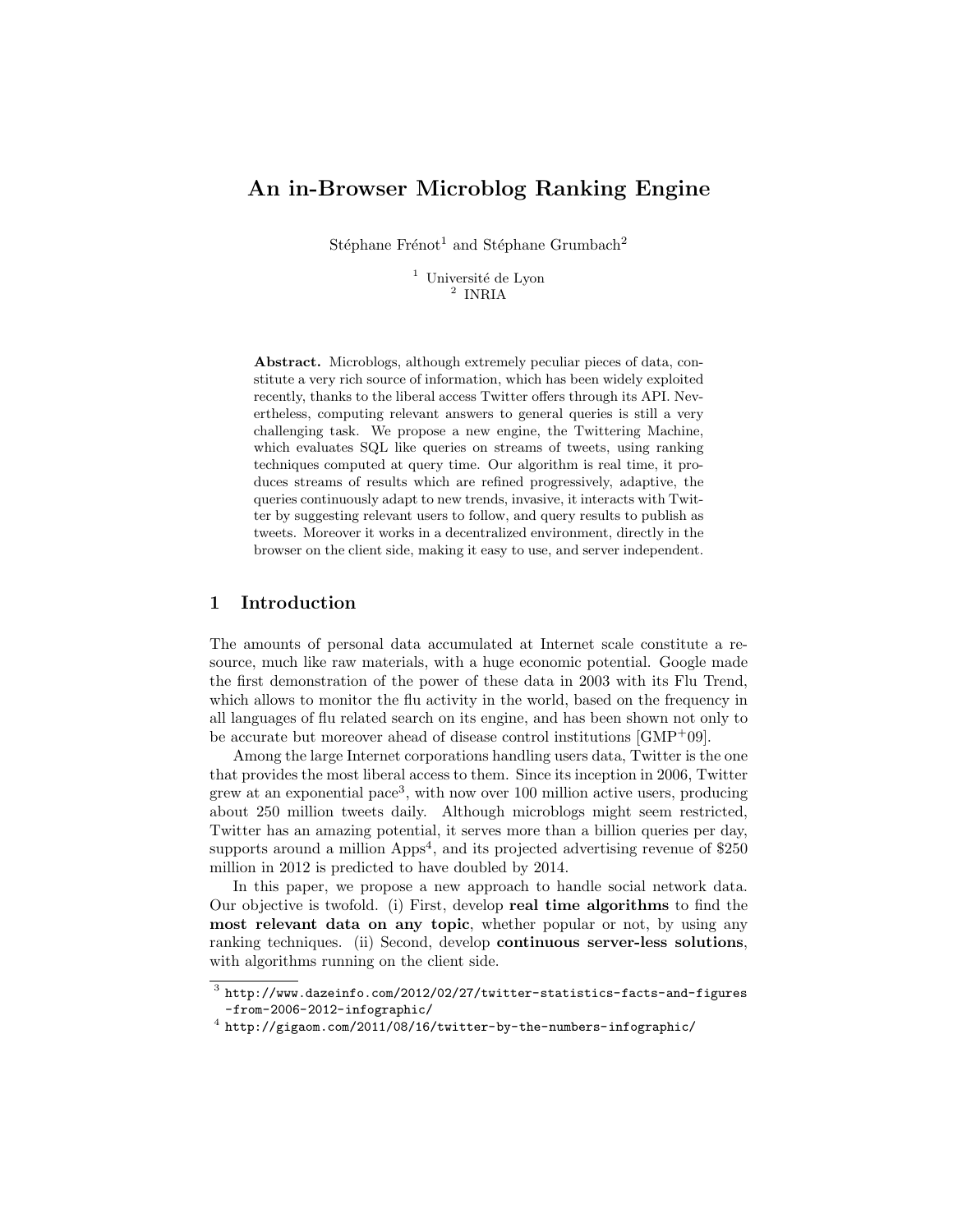On Twitter, our first objective is to identify the most relevant tweets satisfying a query, the most relevant twitterers on a topic or the most important tags to listen to. Our notion of relevance is similar to a topic specific Pagerank, which could rely on any concept available in the social network system.

Extracting knowledge from tweets is a challenging task. Microblog data are rather unconventional. On one hand, they are like most web data, relying on both content and graph connections (followers, links to URL, etc.), but on the other hand, their content is rather peculiar, both for its form, extremely short, and for its substance, often very communication or notification oriented. Moreover, inputs as well as most generally outputs, are streams of data, which should be handled as most as possible in real time.

Our algorithms have the following characteristics. (i) The rankings are computed at query time, streams of results are produced in realtime, with an accuracy which increases progressively. (ii) Queries are autonomic since they are continuously refined by taking into accounts trends expressed in the output streams. (iii) The algorithms are associated with a twitterer, and interacts with Twitter, by publishing query results, and following relevant twitterers.

Our second objective is to develop systems which are server-less and work as soon as the client's side is active. This approach is very promising. First, functionalities which are not offered by Internet corporations, can be handled directly by the users on their CPU. More generally, this model of decentralized computation alleviates the burden of centralized systems, by pushing to the periphery computations that do not need to be centralized, as Facebook does with the Like button for instance. Complex computations on fragments of large data sets can be performed as well at the client side, as is done by systems such as seti@home.

We demonstrate our approach on Twitter, with the Twittering Machine, that we developed in javascript, and which runs directly in the browser of the client. It is associated with the personal account of the user, which will be used to follow relevant twitterers as well as publish query results, and works essentially as follows. The machine takes as input streams of tweets satisfying an initial query, which are immediately displayed and analysed. The most relevant twitterers are then computed, and it is suggested to follow them, adding to the input of the machine their tweets. The keywords in the query are modified according to query results. In fact, the query takes a stream of keywords as parameter. Query results are regularly suggested for publication.

The paper is organized as follows. In the next section, we present the Twittering Machine. Section 3 is devoted to the presentation of the plug-ins specifying the queries, while some experimental results are presented in Section 4.

#### 2 The Twittering Machine

Twitter offers essentially two ways to access tweets, (i) by following specific already known twitterers, with their complete stream of tweets, or (ii) by using the search API. The latter provides a very efficient real time search  $[BGL^+12]$ , with a simple query language that allows to filter tweets on their content, as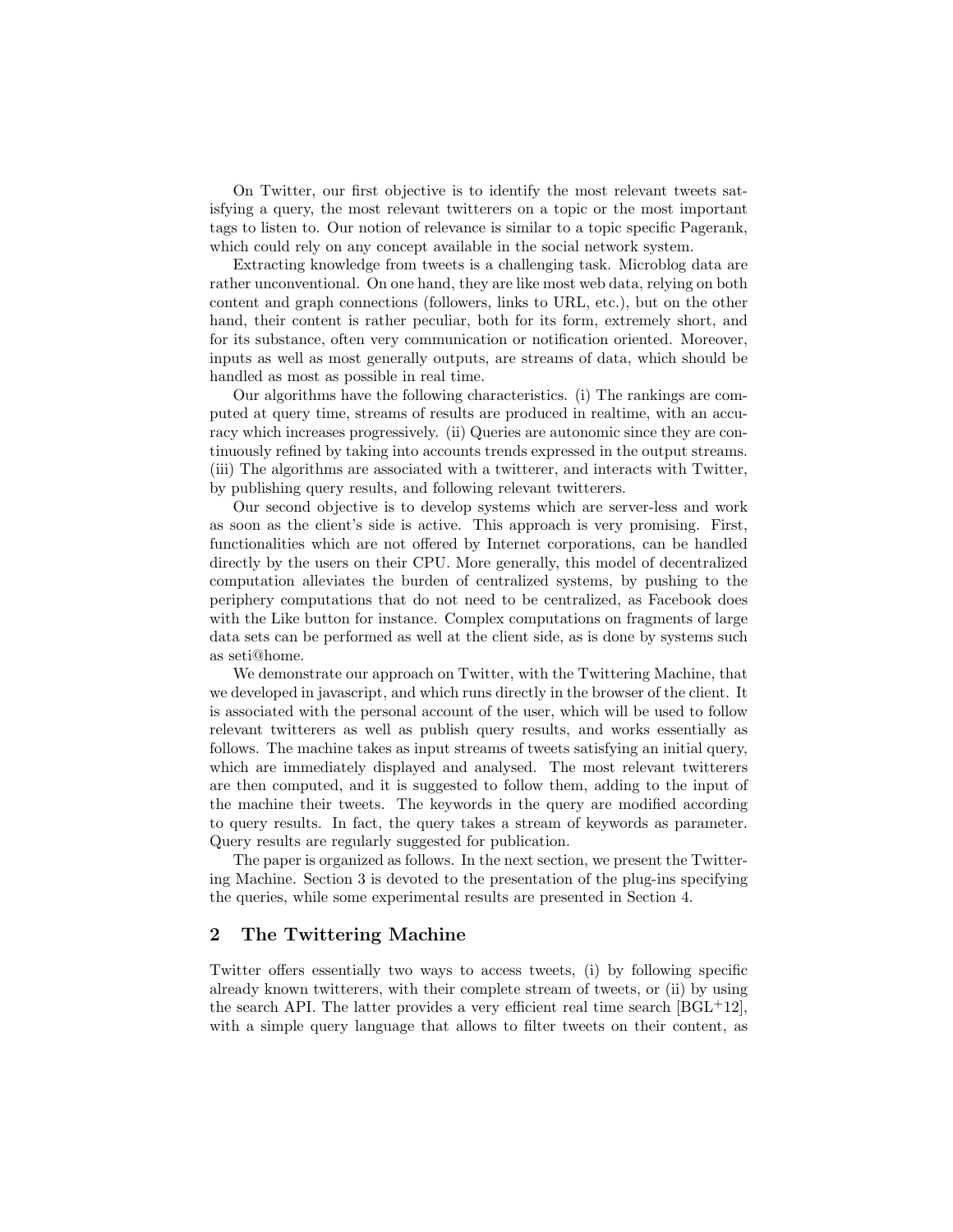well as on various attributes, such as their hashtags, URLs, locations, etc. It produces a small percentage of the theoretical result, but often sufficient to extract knowledge, and is widely used.

The main goal of the Twittering Machine is to evaluate complex queries over streams of tweets. It relies on computations local to the client side, and works autonomously, without any server except the queried social system, Twitter. This section presents its global functionality, illustrated in Fig. 1., and explains the implementation choices.

The machine takes as inputs incoming streams of tweets either results of search queries, or produced by followed twitterers, performs algebraic computation corresponding to stream queries, and produces as output, streams of tweets to display to the user, tweets to be produced by the user on a specific topic, as well as instructions for the management of followed twitterers. Output results are re-injected into the main system, thus leading to an autonomic querying system, which self-regulates.



Fig. 1. The Twittering Machine

The Twittering Machine has the following main characteristics.

In-node execution We adopt a decentralized approach, with a system running mainly at the border of the network, on the end-user's computer, and to simplify its use, we choose to run directly at the browser level. With the rapid development of cloud architectures, more and more run-times are hidden at the clients side. Whenever possible, we always provide in-browser function execution. For cross-domain browser limitation reasons<sup>5</sup>, we use a local run-time based on nodejs<sup>6</sup> that communicates locally with the browser and handles authentication requests. From the Twitter side, our in-node approach behaves as a standard end-user and develops a behavior similar to a real user.

Twitter friendliness The Twittering Machine interacts naturally with the API of Twitter. It uses all functionalities Twitter offers in its API. Twitter's data share

 $^5$  http://en.wikipedia.org/wiki/Same\_origin\_policy

 $6$  http://nodejs.org/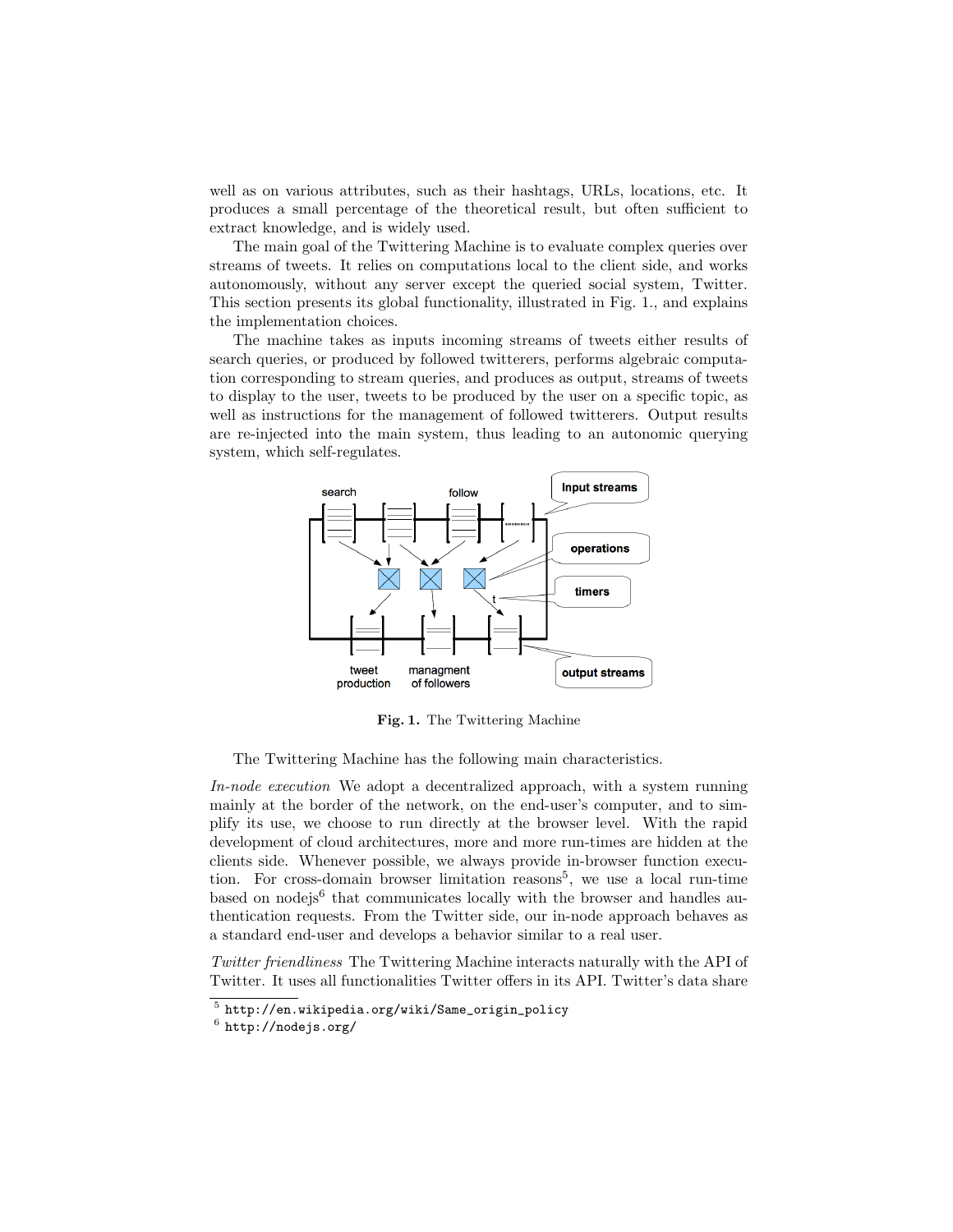with other web data, the duality of graph connections (followers) and contents (tweets), but its content is unconventional both in form and in substance. Tweets can be grabbed either from the general search API or from the followed twitterers through either REST or the stream based authenticated API. Followers can be managed with the same authenticated API as the REST API.

## **Twittering Machine The magic**

| <b>Tweets Draft</b> |                                                                                                                                                             | Toprank                           |       |                         |
|---------------------|-------------------------------------------------------------------------------------------------------------------------------------------------------------|-----------------------------------|-------|-------------------------|
|                     | @Ecolo13: RT @GaetanAndrieux: La france des travailleurs vote très<br>majoritairement pour François Hollande. #Sarkozy est un imposteur                     | <b>@NeedMillionRT</b>             |       | Œ                       |
|                     | au service des rentiers #1erMai                                                                                                                             | <b>CLeSecondTour</b>              |       | <b>PT</b>               |
|                     | @066636: RT @fhollande: Retrouvez l'intégralité du discours que j'ai,<br>cet après-midi, prononcé à #Nevers : http://t.co/mnozPeyC #1erMai<br>#FH2012       | <b>CCyberManin</b>                |       | <b>GTES</b>             |
|                     |                                                                                                                                                             | <b>Chollandeactu</b>              |       | <b>STE</b>              |
|                     | @ensavoirplusplu: @MaceScaron Lorsque #Thibault - syndicaliste -<br>soutient Hollande et fait de la politique, il sert qui ? La France ?<br>#NS2012 #FH0212 | <b>Gakemol</b>                    |       | $-14$                   |
|                     | @NeedMillionRT: 1er mai : #Hollande prend la défense du                                                                                                     | <b>COuantronium</b>               |       | $\overline{12}$         |
|                     | syndicalisme   Election Présidentielle 2012 - France Télévisions<br>#France2012                                                                             | <b>Gearkoactu</b>                 |       | (10)                    |
|                     |                                                                                                                                                             | <b>Clesouldusal</b>               |       | O                       |
|                     | @lorenzofr: RT @fhollande: Retrouvez l'intégralité du discours que j'ai,<br>cet après-midi, prononcé à #Nevers : http://t.co/mnqzPeyC #1erMai<br>#FH2012    |                                   |       |                         |
|                     |                                                                                                                                                             | TweetRank                         |       |                         |
|                     | @LYAD84: #Présidentielle française #Marinelepen ne donne pas de<br>consigne de vote #France #NSarkozy #FHollande #Sarko #civ2010                            | Couton2012                        | 1/32  |                         |
| <b>Tweets Comp</b>  | #civ #kpakpatoya #ci225                                                                                                                                     | @TALIZA2011                       | 0.5/4 |                         |
|                     | @chrisquette: RT @France_Forte : Je travaille dans le secteur<br>industriel - Quand on y réfléchit, c'est Sarkozy. #JevoteNS http://t.co                    | <b>@ChatTale2</b>                 | 1/22  |                         |
|                     | /dXnF2GnH #ns2012                                                                                                                                           | <b>GAmorLouh</b>                  | (1/1) |                         |
|                     | @yvepain: #FH2012 Francois Hollande sur #iTele "La fête du travail,<br>c'est la fête du syndicalisme*                                                       | <b>Cafriquesctu</b>               | 1/30  |                         |
|                     | @DTNFrance: DTN France: D'entrée, Malisse prend la porte à<br>Munich: MUNICH Après Olivier Rochus et Steve Darcis, c'est au tou                             | <b><i><u>@chrisquette</u></i></b> |       | 0.2647058823529412 / 68 |
|                     | http://t.co/7hQH6bNu                                                                                                                                        | <b>Gguyolings</b>                 | 1/2   |                         |

Fig. 2. The displayed tweets with their counts

Stream based plugin architecture The Twittering Machine is build around dynamic modules orchestrated into the browser. Each plugin works in a stream based way. It manages an input stream generally of tweets obtained through a dedicated query, realizes a grouping and an ordering of tweets and finally generates a stream for instance of twitterers as output. Plugins can be cascaded since the output from one plugin may be used as the input of another, as shown in Section 3. Finally, we consider every input and output parameters as streams. For instance the query parameters are extracted from an input stream and this in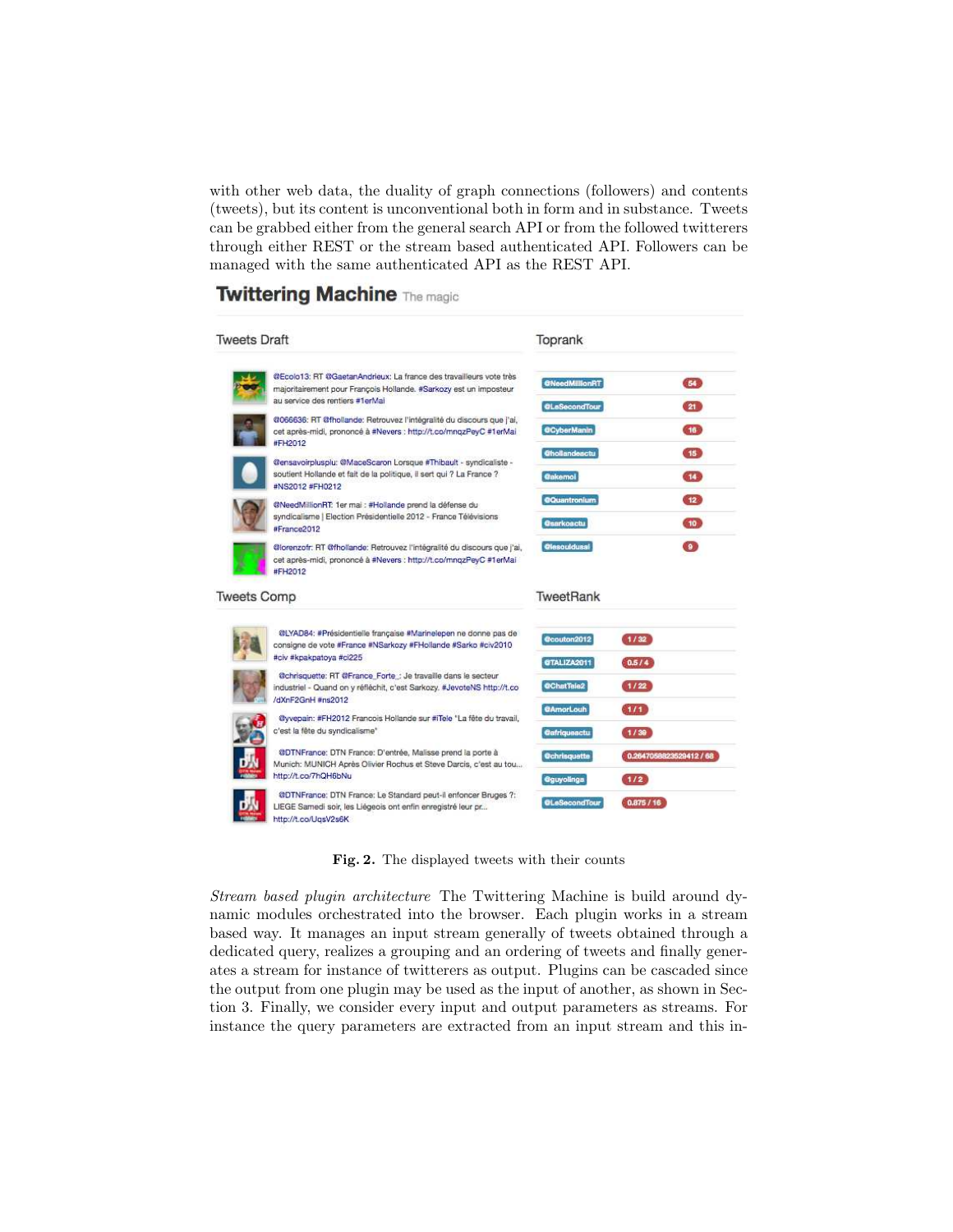put stream can be adapted at run-time to include relevant keywords for instance that pop-up from the output computed so far.

Specifying plugins with a query Language Every plugin is expressed with a stream based query that uses the select-project-join-aggregate syntax of SQL as presented in Section 3. The ranking is defined using such queries which recursively lead to more accurate results.

Interaction with Twitter The Twittering Machine can suggest interactions with Twitter to the user, such as manage its follow relation, follow or unfollow twitterers, as well as query results of interest which can be twitted by the user. This interaction could be handled directly by the machine, but it would conflict with the Automation Rules and Best Practices from Twitter which prevents from automatic (un-)following. In our experiment, we have used a Companion account to interact with Twitter according to the recommendation of the machine.

Display of results. The results are displayed in the user's browser. We illustrate the behavior of the machine on the query "Hollande", candidate to the French presidential election. On Fig. 2., the first series of tweets, under "Tweets Draft", satisfy a query extracted from Twitter, while the second series, under "Tweets Comp", are tweets produced by twitterers followed by the Companion.

The tweets visualized in Tweets Draft are ordered in decreasing order by twitterers that produced the largest number of tweets satisfying the query since the query was launched. The twitterer together with the number of corresponding tweets can be seen on the display. For the Tweets Comp, the twitterers are displayed together with the proportion of their tweets satisfying the query. Consider for instance the twitterer @LeSecondTour. It is associated with 21 tweets caught by the Tweets Draft, while for the Companion, 16 tweets (vs 21) have been caught (we started following this twitterer some time after the query was initially launched), and 87.5% of its tweets satisfy the query.

## 3 The Twittering Machine plugins

The Twittering Machine is based on plugins injected at run-time that enable the computation of queries. Each plugin is specified with a dedicated descriptive SQL-like specification and the Twittering Machine hosts and schedules the runtime of each plugin. The descriptive language handles streams manipulation. Each stream interaction is triggered with clocks whose parameters are specified within the query. The generic query structure has a form of the following type:

```
Every \langle X \rangle seconds.
insert into <OutStreamName> values <[Val]>
      Every \langle Y \rangle seconds,
      compute \langle \mathrm{Val} \rangle = \mathrm{function}().
      from <InStreamName>,
      where \langleRequest \rangle.
```
This listing shows the two independent loops of the query. The internal loop queries every  $\langle Y \rangle$  seconds an  $\langle$ InStreamName $\rangle$  stream and maintains an internal array of results [Val]. Then, every  $\langle X \rangle$  seconds, the external loop takes every  $[Val]$  and injects them into the  $\langle OutStreamName \rangle$  stream.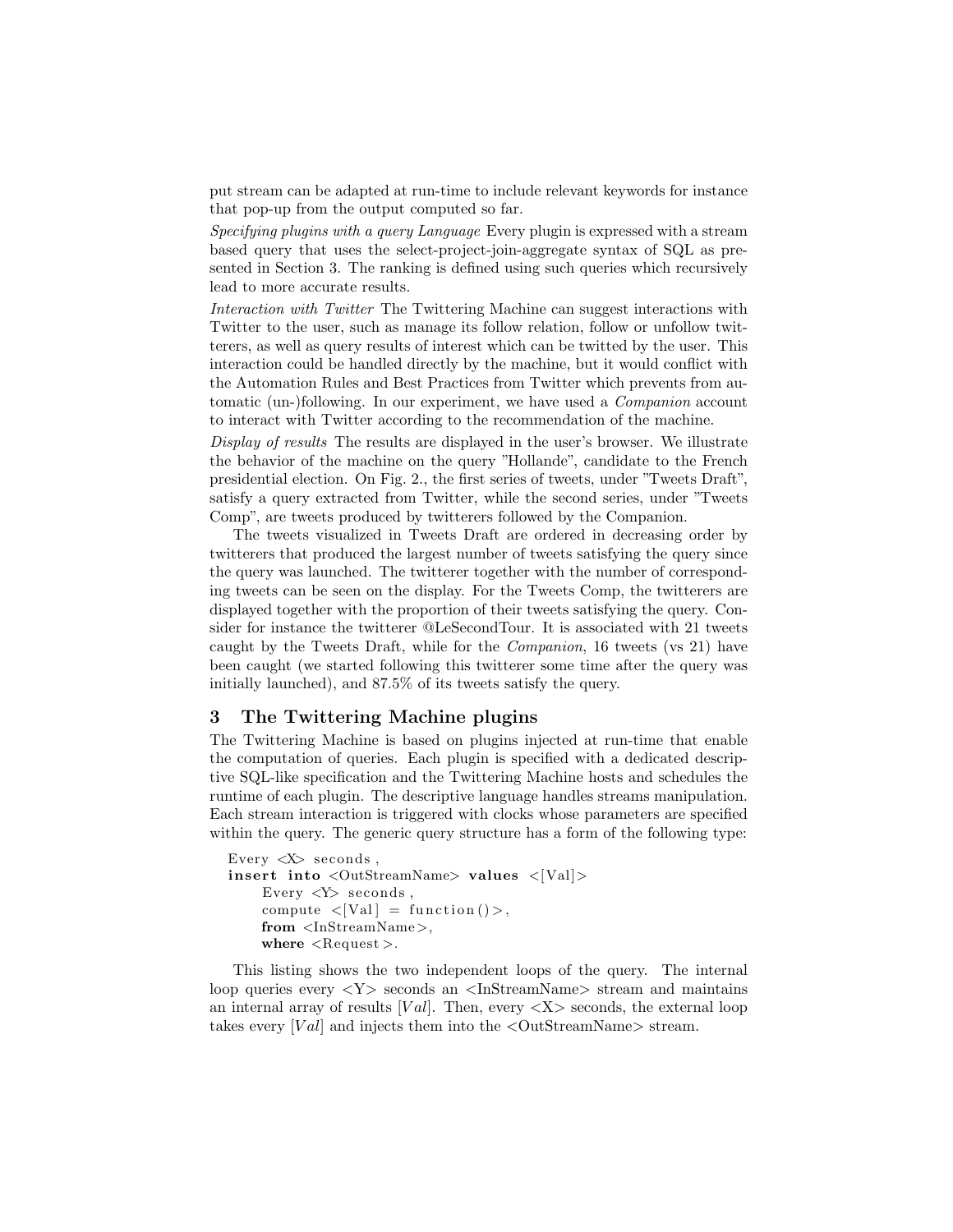From this main structure, we can express a query that produces on the display, every five seconds, an array of the most active twitterers on French election candidate François Hollande.

Every  $10s$ , insert into Console values [twitterers] Every 5s,  $[\text{twitters}] = \text{topK} (\text{screename}),$ from SearchAPI , where tweet like  $\%$ Hollande%'

At runtime, when this request is plugged into the Twittering Machine, the scheduling is controlled, such that all streams may not be requested too often. The machine indexes every requested stream and collects timing constraints, if a stream is too much in demand, the twittering machine will lower timing values. Moreover, for performance reasons, if the internal memory for maintaining the array of twitterers is overloaded, the Twittering Machine will reduce its size. Finally, if the Twittering Machine can host the plugin, it compiles the query and generates a equivalent JavaScript code fragment (in the current implementation, the code fragment is generated by hand) that interacts with Twitter. For instance, without considering the topK computation part, the following code is generated for the internal loop.

```
my. run = function (from) {
 $.getJSON("http://search.twitter.com/search.json?callback=?",
        {'since_id':from,'q':'hollande','rpp':'40','lang':'fr'},
     function (tweets) {
        if (ty peof (t weets. results ) != \cdot undefined \cdot ) {
          if ( tweets. results. length > 0){
             \text{\$.} \text{each} \left( \text{tweets.} \text{results} \right), \text{ function} \left( \right) \left. \right)my. tweetsCpt++;
               DICE. ee. emit ('draff::addTweet', this);\} ) ;
          }
       }
     }
 setTimeout (function (){DICE. draft.run(tweets.max_id_str);}, 10000);
}
```
The Twittering Machine identifies every input and output as streams. We distinguish between the following streams.

- Non mutable streams. Those streams can be both used as input stream such as the main search twitter stream or as output stream as the internal console. These streams are mostly either read-only or write-only from the Twittering Machine perspective.
- Authenticated streams. These streams identify user interactions with the external system. For instance the Twittering Machine plugin may express actions such as insert a new follower within a user stream. If the user validates this action the insertion is authenticated.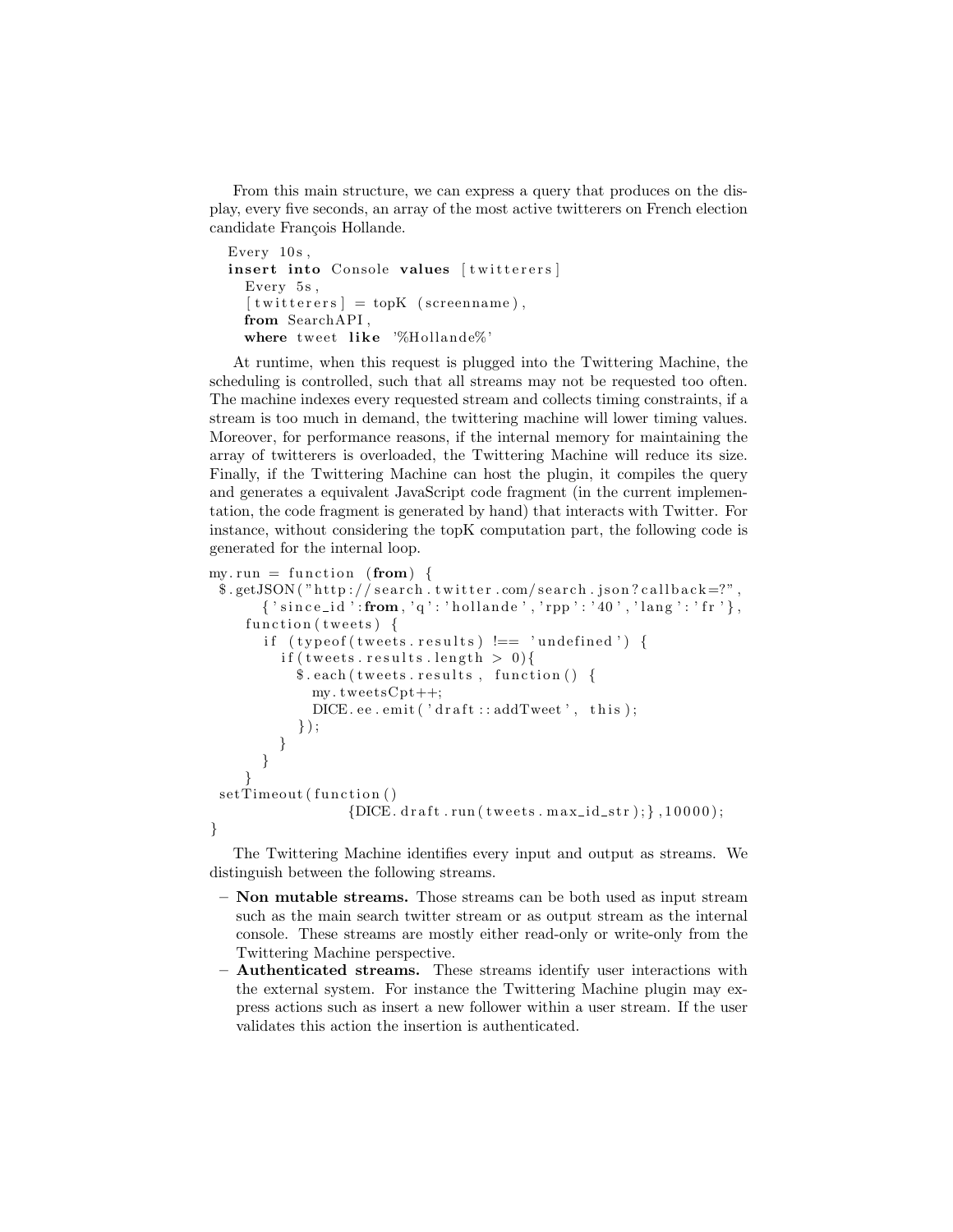– Internal Streams. These streams mimic an external stream, but for performance, security or privacy reasons they are not available outside the Twittering Machine. For instance, we consider the 'where request' as a flow of query units that can be improved with specific tags. This 'request specification' stream is internally maintained and is not subject to external announcement.

The Twittering Machine manages resources associated to local computations. Each plugin is dynamically deployed within the machine. At deployment time, the framework checks compatibilities with the current installed plugins. As soon as a plugin is validated, the framework monitors its behavior and checks whether it is compliant with Twitter's rules, as well as the amounts of memory and CPU it requires.

The stream SQL like queries describing the plugins are compiled into control behavioral constraints. Each input and output stream pace is dynamically bounded and adapted to the current computer load. Each plugin internal memory is evaluated and adapted when possible to the currently available memory. Our current target implementation uses the web browser javascript interpreter as the Twittering Machine runtime. We designed a plugin based framework that enables dynamic loading and hosting of requests with respect to available resources.

#### 4 Experiments

We have run experiments on tweets related to the French presidential election. As we discussed above, there are many systems giving useful trends on the popularity of candidates, which are now widely used together with traditional opinion polls. They generally extract knowledge from tweets which are essentially seen as raw data, and are often not included in the output. The Twittering Machine on the other hand identifies the relevant tweets and the relevant twitterers, and produces them as output.



Fig. 3. Statistical information displayed

We illustrate its behavior on a simple query searching for the keyword "Hollande", the socialist candidate, whose result is shown on Fig. 2. The stream of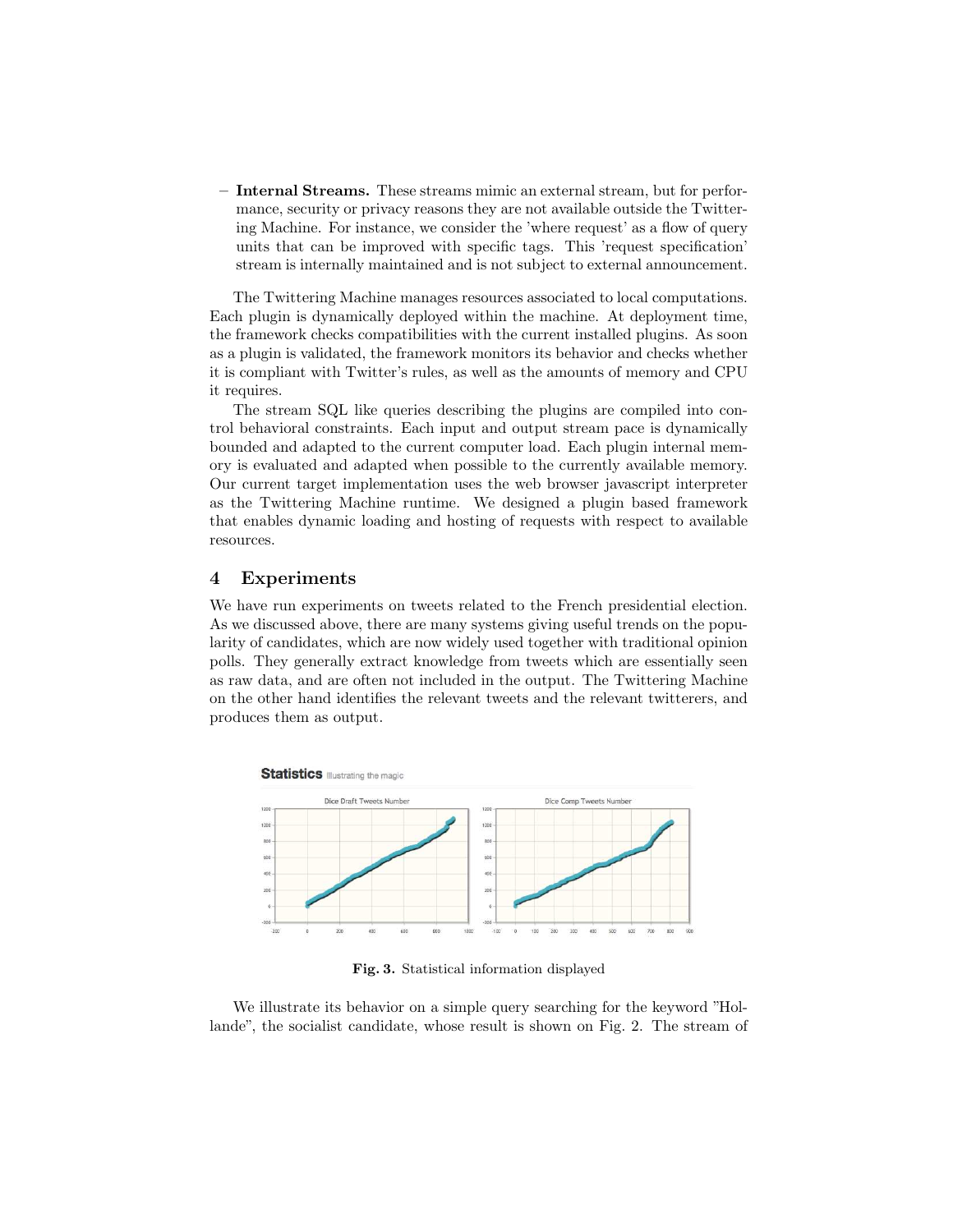tweets obtained from Twitter's API is shown as Tweets Draft, while the stream of tweets obtained from followed twitterers is shown as Tweets Comp. The initial query was modified dynamically, with the evolution of the stream of keywords of the query, to which hashtags occurring in the most relevant tweets were added, in the limits permitted by the API.

Interestingly, the results obtained for other candidates overlapped massively with one another, for tweets are often comparative. We did not use any semantical or analytical methods, although they could clearly be combined to our approach, but it is out of the scope of this paper. The Twittering Machine produces real time statistics on the tweets satisfying the query, which are shown on Fig. 3. The curve on the left depends upon Twitter's search API, while the one on the right depends upon the twitterers followed. Interestingly, the two curves become very similar with time, showing the relevance of the choices of the machine.

Among the interesting results that this query allowed to grasp, was the hashtag #radioLondres, which was used by twitterers to publish results on the first round of the election before it was legally allowed in France.

## 5 Related work

There has been an exponential increase of academic work on techniques to extract knowledge from the data contained in tweets, while online systems to analyze them have flourished. The simplest systems offer graphical interfaces to watch the tweets themselves, their numbers, or relative numbers, and their dynamics. Semiocast<sup>7</sup> for instance produces a daily or monthly ranking of, for instance, major French politicians on Twitter with associated mood. It harvests the tweets continuously using queries on a set of keywords that can be updated, depending upon current affairs or evolving nicknames. It disambiguates them, and analyses their mood, and produces charts that are easily readable.

Twitter offers also various access to trends, which unlike Google trends, belong to the top trends only. They have been graphically organized on maps for instance with tools such as  $Trendsmap<sup>8</sup>$  which displays them on the world map. Apart from France, search for Sarkozy gave (on April 30) results in Jakarta, Kuala Lumpur and Brisbane, showing the sometimes awkward results of these tools. An equivalent of Flu Trend [AGL<sup>+</sup>11] has been developed based on similar principle as the one developed by Google. This illustrates the potential of Twitter whose tweets can be easily accessed, while the search queries on Google are out of reach of users and used exclusively by Google for commercial purposes.

Many systems rely on complex analysis of tweet data, including statistics, semantics, etc. This is the main focus of most of the papers of the workshop devoted to Making Sense of Microposts [RSD12]. Thompson [Tho12] defines a stochastic model to detect anomalies in streaming communication data that is applicable to information retrieval in data streams. Some systems also measure

<sup>7</sup> http://semiocast.com/barometre\_politique

<sup>8</sup> http://trendsmap.com/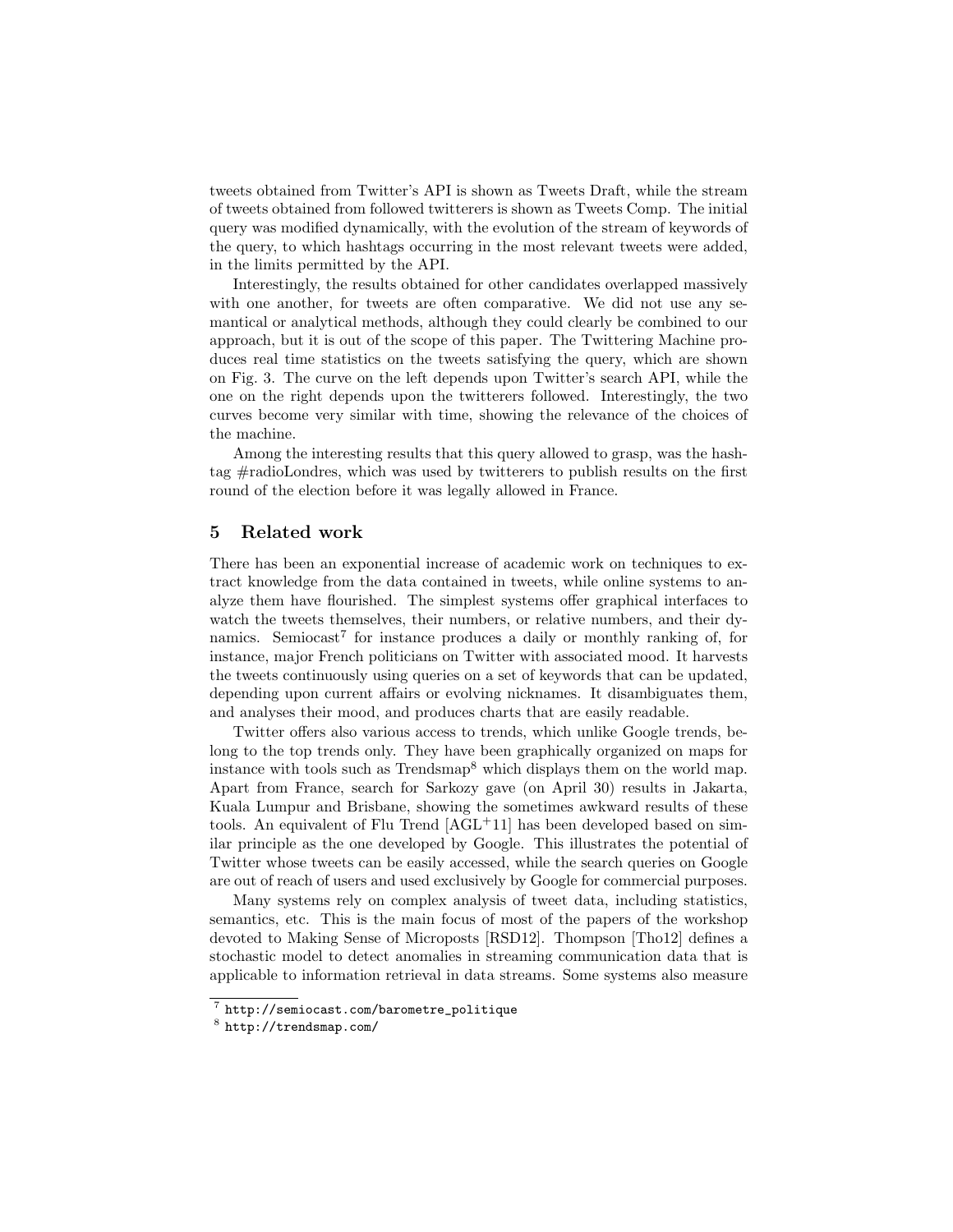the influence, e.g. Klout<sup>9</sup>, or the value in financial terms of a twitterer, e.g.  $Tweet value<sup>10</sup>$ .

Our aim is to offer the capacity to find relevant tweets on any topic, satisfying any type of queries. Two issues are thus at stake, the query language and the ranking. Stream queries have attracted a lot of attention in the last ten years, before their use for social data became important, with SQL like languages [MWA+03], formalized in [GLdB07]. Markus et al. developed a streaming SQLlike interface, TweeQL, to the Twitter API  $[MBB+11a, MBB+11b]$ . The language in the Twittering Machine, differs essentially from TweeQL, for its richer interactions with Twitter. We also assume that the continuous queries need to evolve over time. This topic has been considered recently in [ESFT11].

Adaptive indexing mechanisms for tweets have been proposed distinguishing between most frequent query terms [CLOW11]. Ranking is as for other web data an important issue, which combines content information with graph connections, and requires a recursive computation. Mechanisms to rank tweets based on pagerank like techniques have been proposed<sup>11</sup>. Topic-sensitive ranking algorithm which take users interest into account [Hav03], have been considered for tweets as well [KF11]. Variants of ranking can be considered in the Twittering Machine, whose first version implements a simple algorithm computed at query time. Various notions of relevance have been introduced. Tao et al. [TAHH12] propose to combine topic independent aspects, such as hashtags, URLs, and authorities of the twitterers.

## 6 Conclusion

Extracting knowledge from tweets has attracted considerable interest thanks to the generous access Twitter gives through its API. Nevertheless, most tweets are related to notification substance, not always of immediate interest. Identifying relevant tweets and twitterers on a given topic, and not only for top trends is of great importance. In this paper we have presented the Twittering Machine which allows to get tweets according to a ranking, which is computed in a continuous manner by a query engine which runs a stream SQL like query language.

The Twittering Machine, coded in javascript, runs directly in the Browser. It requires essentially no server, runs on the client and relies directly on the API of Twitter. We believe that this server-less approach is extremely promising. We plan to extend the present machine to allow collaboration between users interested in similar queries. The objective is to maintain the computation of queries, by dynamic groups of users, that are organized in a peer to peer fashion, and contribute to the update of the output stream of the query when they consult it, much like a torrent. This query torrent, will rely on the cooperation of peers for the computation of queries, with therefore more computation involved than file torrents. This approach raises security issues related in particular to communication between browsers that we are investigating.

<sup>9</sup> http://klout.com/home

<sup>10</sup> http://tweetvalue.com/

 $11$  http://thenoisychannel.com/2009/01/13/a-twitter-analog-to-pagerank/